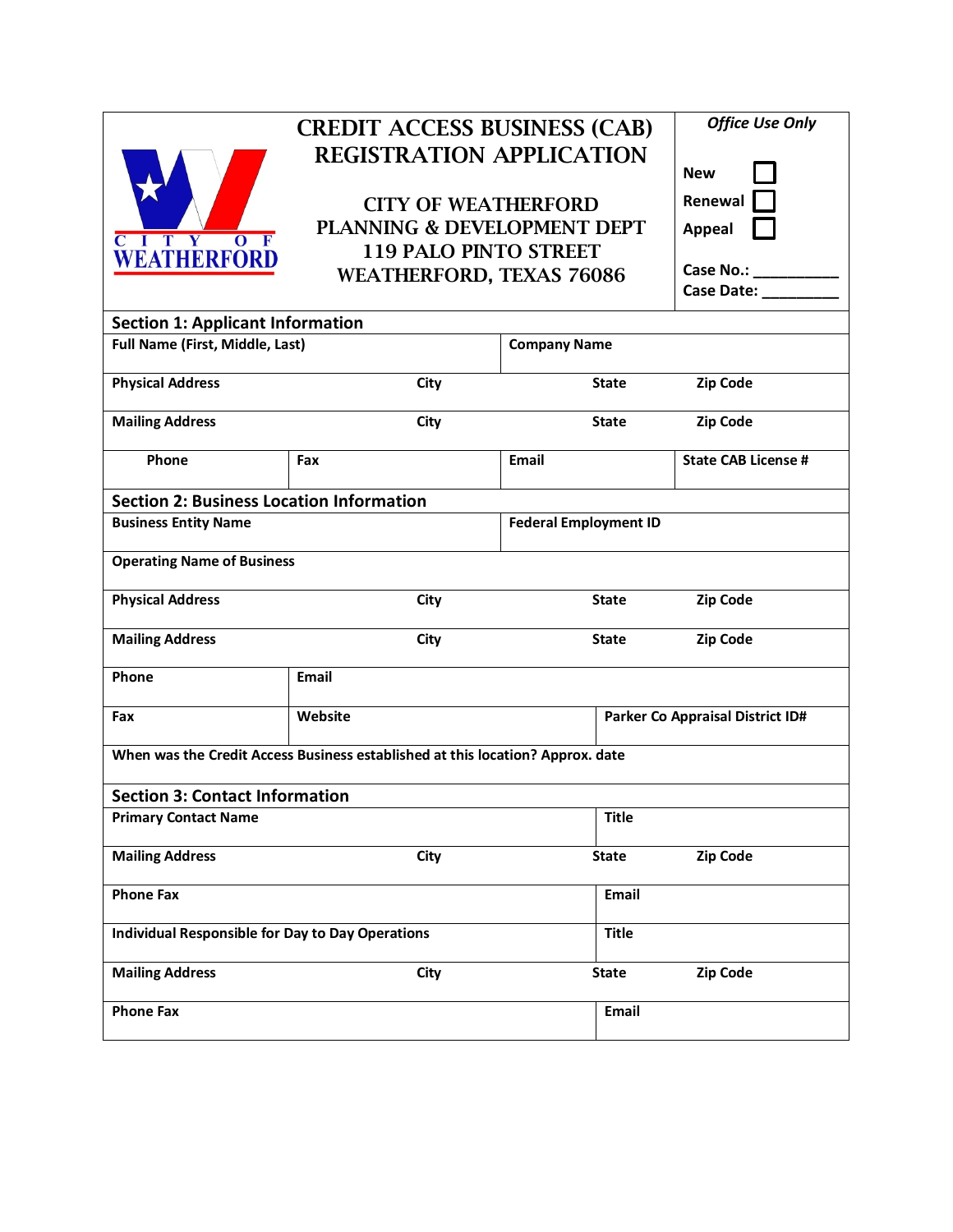| Section 4: Owner Information Owners, proprietors, partners, members or stockholders having financial<br>interest. Information from each owner is required.                            |      |                                                  |                                                  |  |  |  |
|---------------------------------------------------------------------------------------------------------------------------------------------------------------------------------------|------|--------------------------------------------------|--------------------------------------------------|--|--|--|
| Name (First, Middle, Last)                                                                                                                                                            |      | <b>Nature &amp; Extent of Financial Interest</b> |                                                  |  |  |  |
|                                                                                                                                                                                       |      |                                                  |                                                  |  |  |  |
| <b>Street Address</b>                                                                                                                                                                 | City | State                                            | Zip Code                                         |  |  |  |
| <b>Mailing Address</b>                                                                                                                                                                | City | State                                            | <b>Zip Code</b>                                  |  |  |  |
| Phone                                                                                                                                                                                 |      | <b>Email</b>                                     |                                                  |  |  |  |
| Name (First, Middle, Last)                                                                                                                                                            |      |                                                  | <b>Nature &amp; Extent of Financial Interest</b> |  |  |  |
| <b>Street Address</b>                                                                                                                                                                 | City | <b>State</b>                                     | Zip Code                                         |  |  |  |
| <b>Mailing Address City State Zip Code</b>                                                                                                                                            |      |                                                  |                                                  |  |  |  |
| Phone                                                                                                                                                                                 |      | Email                                            |                                                  |  |  |  |
| Name (First, Middle, Last)                                                                                                                                                            |      |                                                  | <b>Nature &amp; Extent of Financial Interest</b> |  |  |  |
| <b>Street Address</b>                                                                                                                                                                 | City | <b>State</b>                                     | Zip Code                                         |  |  |  |
| <b>Mailing Address</b>                                                                                                                                                                | City | <b>State</b>                                     | <b>Zip Code</b>                                  |  |  |  |
| Phone                                                                                                                                                                                 |      | <b>Email</b>                                     |                                                  |  |  |  |
| Publicly Traded Company: Registered Agent (Individual to whom any legal notice may be delivered)                                                                                      |      |                                                  |                                                  |  |  |  |
| Agent Name (First, Middle, Last)                                                                                                                                                      |      |                                                  |                                                  |  |  |  |
| <b>Street Address</b>                                                                                                                                                                 | City | <b>State</b>                                     | Zip Code                                         |  |  |  |
| Phone                                                                                                                                                                                 | Fax  | <b>Email</b>                                     |                                                  |  |  |  |
| <b>Section 5: Additional Required Documents</b>                                                                                                                                       |      |                                                  |                                                  |  |  |  |
| The following documents are also required with the submittal of this application:                                                                                                     |      |                                                  |                                                  |  |  |  |
| Copy of Texas State CAB License issued under Chapter 393 of the Texas Finance Code                                                                                                    |      |                                                  |                                                  |  |  |  |
| Copy of Certificate of Occupancy issued by the City of Weatherford<br>This is an application to secure a Certificate of Registration to operate a Credit Access Business (per city of |      |                                                  |                                                  |  |  |  |
| Weatherford Ordinances 752-2015-41). Registration with the City of Weatherford is required for each location of a                                                                     |      |                                                  |                                                  |  |  |  |
| Credit Access Business. The undersigned certifies that all information provided in this application for registration,                                                                 |      |                                                  |                                                  |  |  |  |
| including but not limited to, disclosure of owners, principal parties, and all other supporting documents, schedules                                                                  |      |                                                  |                                                  |  |  |  |
| and exhibits are true, compete and free from any material omissions. The undersigned understand that the                                                                              |      |                                                  |                                                  |  |  |  |
| information provided may be further verified. The undersigned further understands that false or materially                                                                            |      |                                                  |                                                  |  |  |  |
| incomplete responses are grounds for denial of the application to register as a Credit Access Business with the City                                                                  |      |                                                  |                                                  |  |  |  |
| of Weatherford and may incur penalties per the Ordinance.<br><b>Applicant Signature</b>                                                                                               |      |                                                  | Date                                             |  |  |  |
|                                                                                                                                                                                       |      |                                                  |                                                  |  |  |  |
| <b>Printed Name</b>                                                                                                                                                                   |      |                                                  | <b>Title</b>                                     |  |  |  |